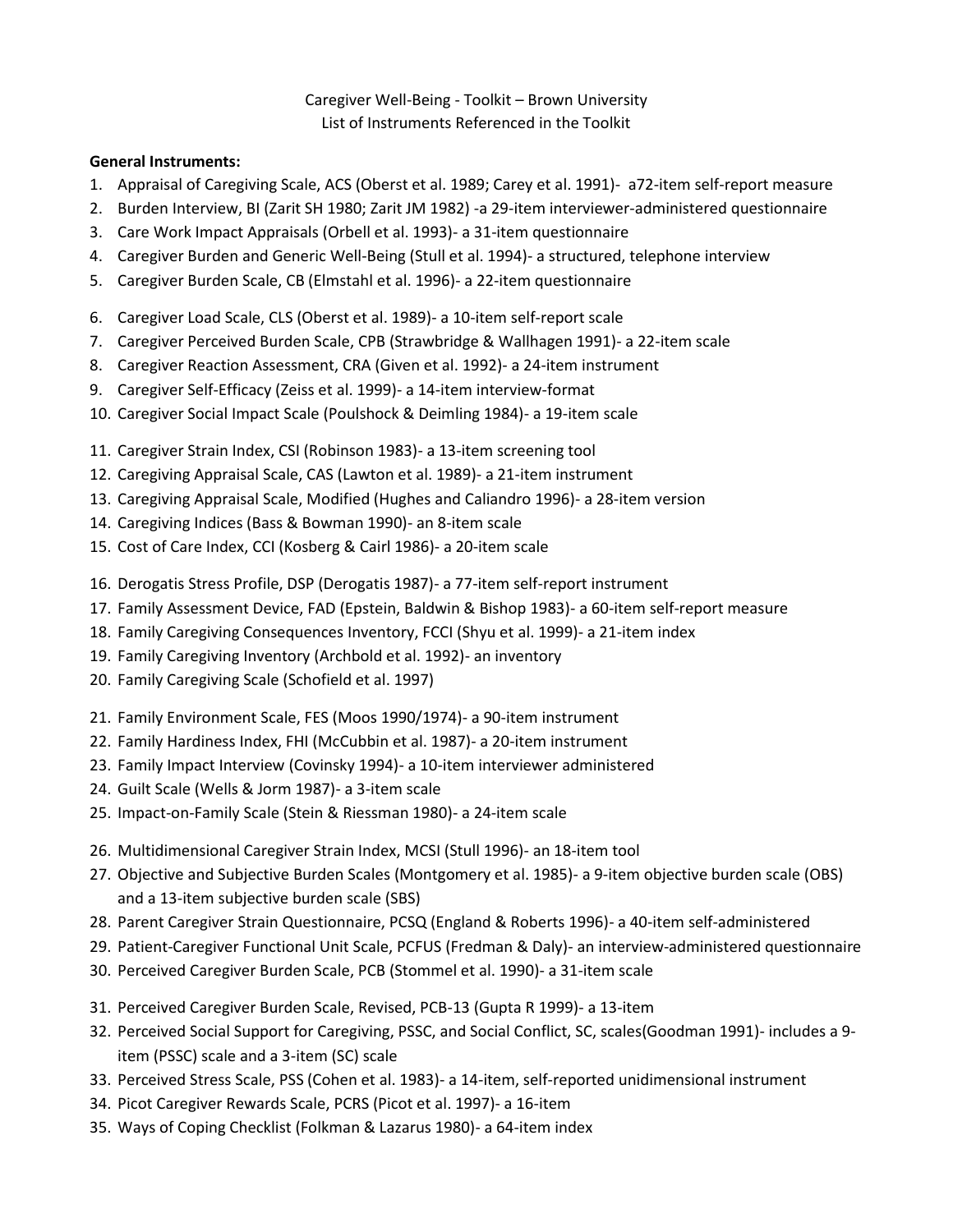## Caregiver Well-Being - Toolkit – Brown University List of Instruments Referenced in the Toolkit Page 2 of 2

#### **Disease-specific instruments:**

- 1. AIDS Caregiver Scale (Ferrari et al. 1993)- a 14-item self-administered scale
- 2. Bakas Caregiving Outcomes Scale, BCOS (Bakas & Champion 1999)- a 10-item (stroke)
- 3. Caregiver Activity Survey, CAS (Davis et al. 1997)- a self-administered tool (Alzheimer's disease)
- 4. Caregiver Burden Inventory, CBI (Novak & Guest 1989)- a 24- item scale (cognitively impaired older adults)
- 5. Caregivers' Stress Scales (Pearlin et al. 1990)- a series of 15 scales (Alzheimer's disease)
- 6. Care-giving Burden Scale (Gerritsen & van der Ende 1994)- a 13-item scale (Alzheimer's Disease, dementia, or other psychological conditions)
- 7. Caregiving Hassles Scale (Kinney & Stephens 1989a)- a 42-item instrument (dementia)
- 8. Caregiving Hassles and Uplifts Scale (Kinney & Stephens 1989b)- a 110-item scale (dementia)
- 9. Caregiving Self-Efficacy Scale, CSS (Denney 1994)- a 58-item scale (Alzheimer's disease)
- 10. Finding Meaning Through Caregiving, FMTC (Farran et al. 1999)- a 43-item questionnaire (dementia)
- 11. Frustration Scale (Motenko 1989)- a 9-item scale (dementia)
- 12. Memory and Behavior Problems Checklist, MBPC (Zarit JM 1982, Zarit SH et al.1985)- a 30-item interviewer-administered questionnaire (Alzheimer's disease)
- 13. Memory and Behavior Problems Checklist, Revised, RMBPC (Teri et al. 1992)- a24-item self-administered questionnaire (adapted from #12)
- 14. Neuropsychiatric Inventory Caregiver Distress Scale, NPI-D (Kaufer et al. 1998) (Alzheimer's disease)
- 15. Relatives Stress Scale, RSS (Greene et al. 1982)- a 15-item interviewer-administered (dementia)
- 16. Screen for Caregiver Burden, SCB (Vitaliano et al. 1991)- 25-item scale (Alzheimer's disease)
- 17. Sense of Competence Questionnaire, SCQ (Vernooij-Dassen et al. 1996)- a 27-item instrument (dementia)
- 18. Short Sense of Competence Questionnaire, SSCQ (Vernooij-Dassen et al.1999)- a 7-item version of #17
- 19. Subjective Burden Scale, SBS (Matsuda 1999)- a 14-item self-administered scale (Japanese dementia caregivers)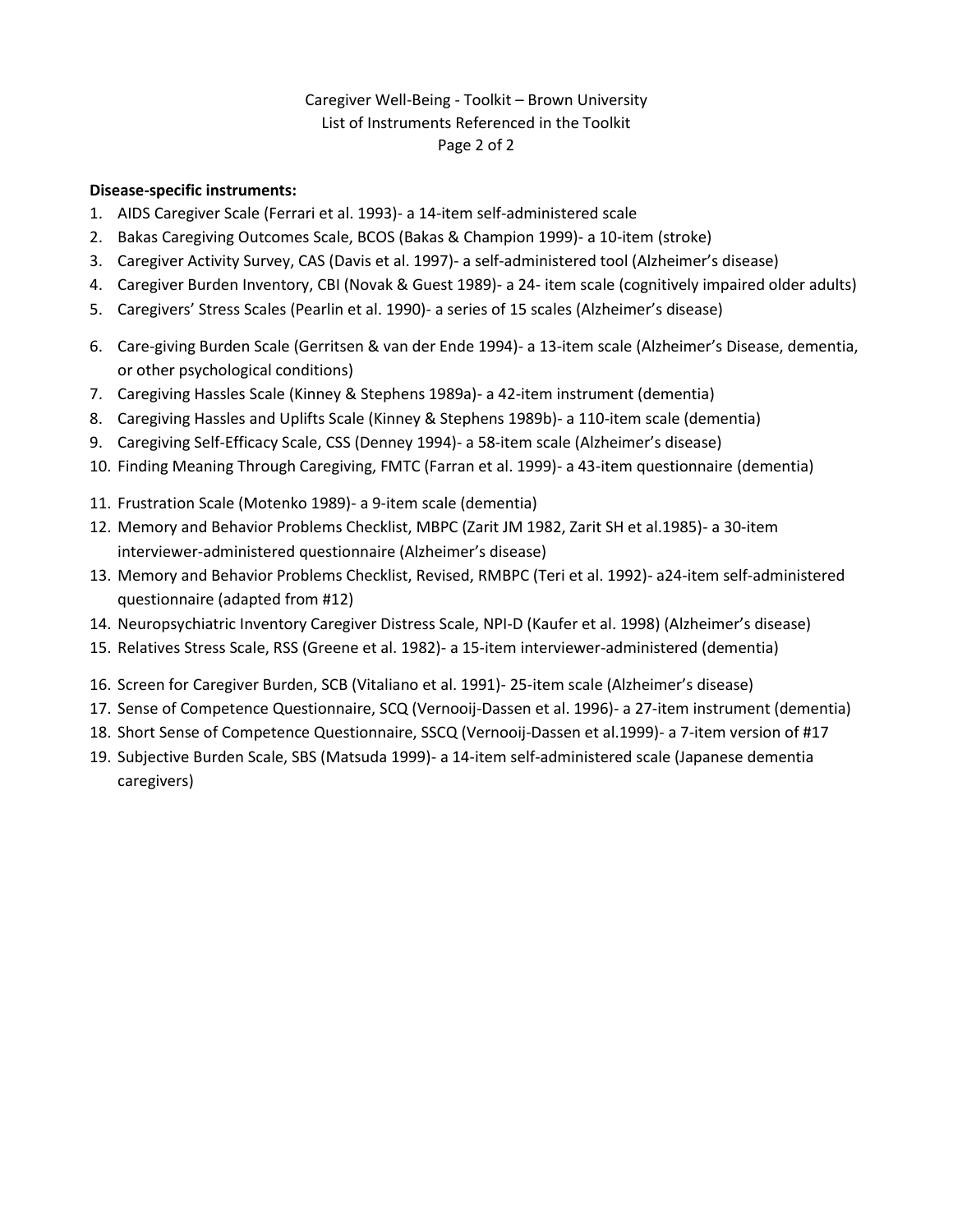

# lome Executive Summarie Annotated **Bibliographies** Choosing an Instrum **New Validated** Instruments Resource Guide **Old Draft** Instruments Slide Presental inks **Search Using** as well. **Growth Hou**

# **CAREGIVER WELL BEING**

# **Literature Review**

Searches of the Medline, Cancerlit, and PsycInfo databases were conducted to identify measurement instruments pertaining to caregiver well-being. Key search words were family burden, caregiver burden, and cost of care in combination with (palliative care, terminal care, terminally ill) and in combination with (assessment, audit, outcome, measurement, interview, questionnaire, survey, scale). In addition, we reviewed selected references from the methods sections of identified articles and searched for relevant books through an online catalogue.

# **Potential instruments**

Based on the review of the literature, 35 general instruments and 19 disease[specific instruments were found and summarized. Most disease-specific](#page-7-0) instruments are for caregivers of people with Alzheimer's Disease or dementia, but there are tools designed for caregivers of stroke survivors and AIDS patients

# *General instruments*

Appraisal of Caregiving Scale, ACS (Oberst et al. 1989; Carey et al. 1991)- a 72-item self-report measure designed to assess the caregiver's perception of the intensity of caregiving in five dimensions (harm/loss, threat, challenge, benefit, and benign). Content of items focuses on areas of potential stress for caregivers- caregiving tasks, relationships and interpersonal support, lifestyle, emotional and physical health, personal impact. Items are scored on a 5-point scale (ranging form "very untrue" to "very true"), with a higher dimension score indicating greater intensity in that dimension.

Burden Interview, BI (Zarit SH 1980; Zarit JM 1982)- a 29-item intervieweradministered questionnaire designed to assess the degree of burden felt by caregivers of older people with senile dementia. Items were selected based on clinical experience with caregivers and fall into five categories (health, psychological well-being, finances, social life, relationship with impaired person). A 20-item version has undergone psychometric testing (Zarit JM 1982); a 22 item version also has been developed (Zarit et al. 1985). The instrument also has undergone psychometric testing in Hebrew, Spanish, and Japanese.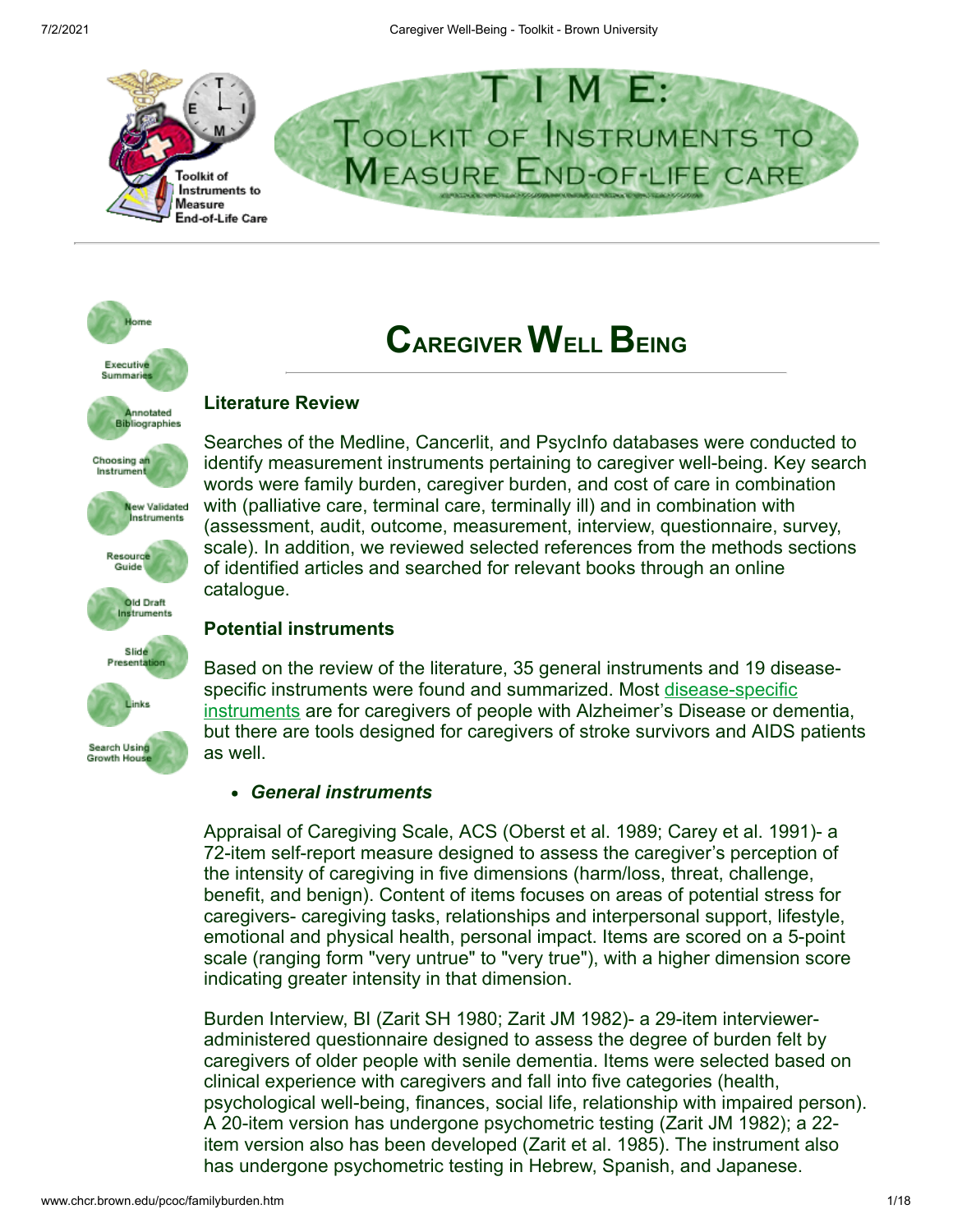Care Work Impact Appraisals (Orbell et al. 1993)- a 31-item questionnaire measuring both positive and negative aspects of caregiving for an elderly person. The instrument consists of 4 scales (care work strain, care work satisfaction, relationship dissatisfaction, and care lifestyle satisfaction). Items are scored on a 7-point scale, ranging from "strongly agree" to "strongly disagree".

Caregiver Burden and Generic Well-Being (Stull et al. 1994)- a structured, telephone interview that measures care receiver need, caregiver well-being, caregiver burden, and outcomes of caregiving for elderly people living in the community. The domains for burden (physical strain, social constraints, financial strain) are parallel to those for generic well-being (physical health, social activities, income). Items are scored on 5-point scales, ranging from "never" to "all of the time".

Caregiver Burden Scale, CB (Elmstahl et al. 1996)- a 22-item questionnaire to measure the subjective burden of caregivers in five domains (general strain, isolation, disappointment, emotional involvement, and environment). Respondents rate the frequency with which items apply to them on a 4-point scale, ranging from "not at all" to "often".

Caregiver Load Scale, CLS (Oberst et al. 1989)- a 10-item self-report scale measuring caregiver demand, i.e. the time and energy required for caregiving tasks. Caregiving tasks include medical/nursing treatments, personal care, assistance with mobility, emotional support, monitoring and reporting, providing transportation, managing illness-related finances, and managing behavior problems. Items are scored on a 5-point scale (ranging from "little or no" time and energy to "a great deal" of time and energy"). Higher scores indicate more demand.

Caregiver Perceived Burden Scale, CPB (Strawbridge & Wallhagen 1991)- a 22 item scale that measures the extent to which caregiver's perceive the changes resulting from caregiving as problematic. The scale includes items relating to activity changes, emotional factors, and physical changes. The intensity of concern for each item is rated on a 5-point scale, ranging from "not a problem or concern" to "always" (a problem or concern).

[Caregiver Reaction Assessment,](#page-9-0) CRA (Given et al. 1992)- a 24-item instrument designed to measure the reactions of family members to caring for elderly relatives with a variety of illnesses. The instrument consists of five dimensions (caregiver's esteem, lack of family support, impact on finances, impact on schedule, impact on health). Items are rated on a 5-point scale (from "strongly agree" to "strongly disagree"). (See Review of Selected Instruments below for a more detailed discussion.)

Caregiver Self-Efficacy (Zeiss et al. 1999)- a 14-item interview-format measure of caregiver's self-efficacy (i.e., judgments regarding one's ability to perform effectively in specific situations). The measure is comprised of two sub-scales: Caregiver Self-Care Self-Efficacy and Caregiver Problem-Solving Self-Efficacy. Respondents rate their level of confidence for each item on a scale from 0 to 100.

Caregiver Social Impact Scale (Poulshock & Deimling 1984)- a 19-item scale designed to measure the extent to which specific aspects of family life were altered as a result of caregiving for a frail elderly family member. The instrument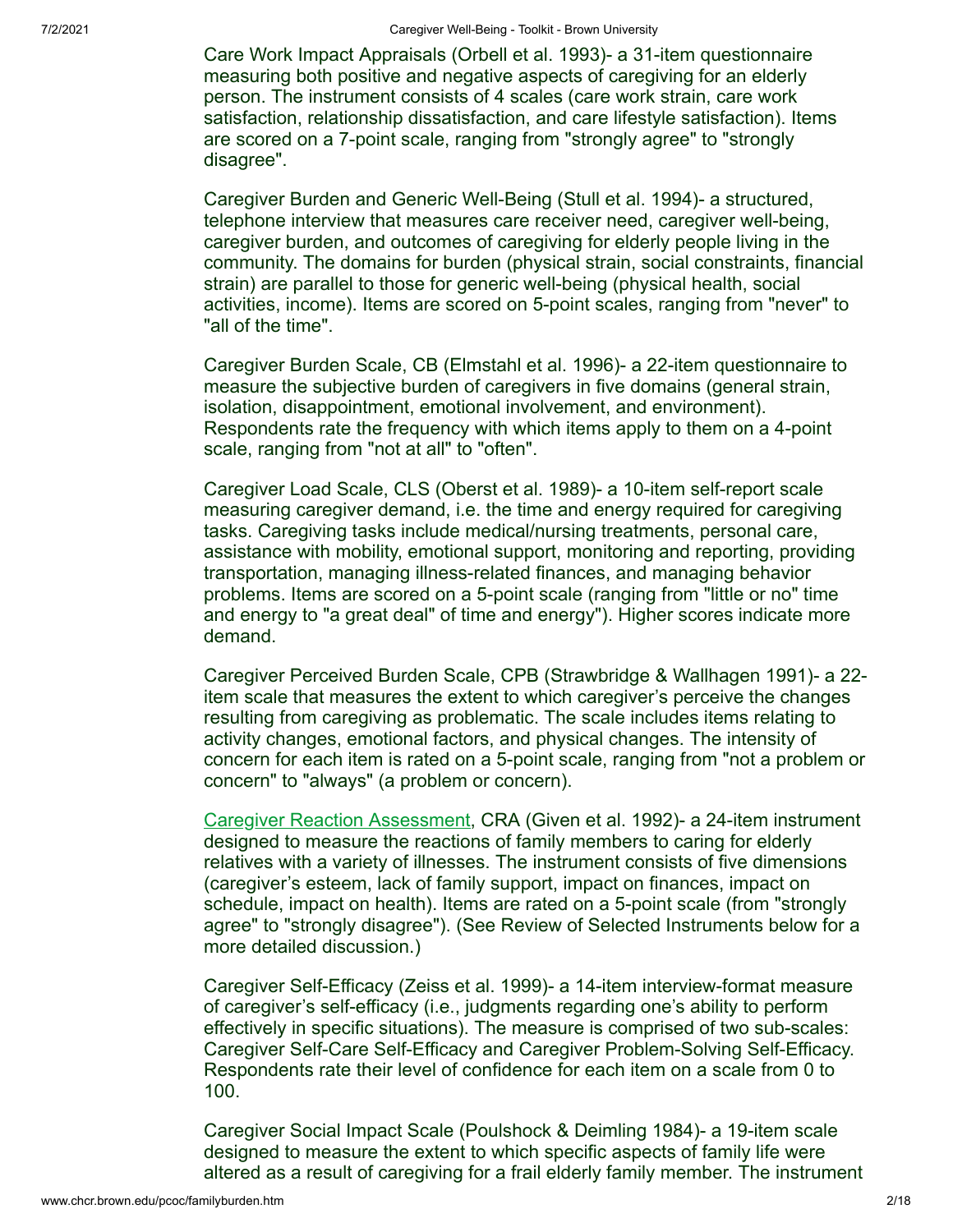contains two relatively independent dimensions: negative changes in eldercaregiver/caregiver-family relationships and restrictions in caregiver's activities.

[Caregiver Strain Index](#page-12-0), CSI (Robinson 1983)- a 13-item screening tool to identify strain among caregivers for recently hospitalized hip surgery and heart patients aged 65 and over. Items are scored dichotomously as applying or not. See below (Review of Potential Instruments) for a more detailed explanation of the instrument.

Caregiving Appraisal Scale, CAS (Lawton et al. 1989)- a 21-item instrument designed to measure the positive, neutral, and negative appraisals that caregivers attach to caregiving. The measure consists of three dimensions subjective caregiving burden, perceived impact of caregiving, and caregiving satisfaction. Items are scored on 5-point scales regarding the extent to which a statement is true (from "never" to "nearly always") or the extent to which the caregiver agrees with a statement (from "strongly agree" to "strongly disagree").

Caregiving Appraisal Scale, Modified (Hughes and Caliandro 1996)- a 28-item version of Lawton's Caregiving Appraisal Scale that includes the original scale's three dimensions plus a fourth dimension—mastery (i.e., competence in caregiving). This modified version is tailored for caregivers of children with HIV/AIDS. As with the original CAS, response categories are on a 5-point scale. Research also has been done to modify the original CAS for use among caregivers of home-based ventilator-assisted persons (Sevick 1997).

Caregiving Indices (Bass & Bowman 1990)- an 8-item scale measuring the caregiver's perceptions of negative consequences of caregiving for a chronically ill or disabled elderly person. The instrument includes three indicators of caregiving consequences: appraisal of the difficulty of caregiving, negative consequences of caregiving for the caregiver, and negative consequences of caregiving for the family. Items are scored either on a 4-point scale (ranging from "strongly disagree" to "strongly agree") or as a dichotomous yes/no response.

Cost of Care Index, CCI (Kosberg & Cairl 1986)- a 20-item scale developed as a case management tool for identifying potential and existing adverse consequences for caregivers of impaired elderly people. The measure contains five dimensions: personal and social restrictions, physical and emotional health, economic costs, value investment in caregiving, and the perception of the care recipient as provocateur. Items are scored on a 4-point scale (strongly agree, agree, disagree, strongly disagree).

Derogatis Stress Profile, DSP (Derogatis 1987)- a 77-item self-report instrument designed as a general measure of stress. The global measure is comprised of three domains (environmental events, personality mediators, and emotional responses), which in turn are made up of 11 dimensions (domestic, vocational, health, time pressure, driven behavior, attitude posture, role definition, relaxation potential, anxiety, depression, hostility). The instrument has been used with many populations, including caregivers of children with HIV/AIDS and mothers of children with cancer.

Family Assessment Device, FAD (Epstein, Baldwin & Bishop 1983)- a 60-item self-report measure designed to measure family functioning. The instrument consists of 7 subscales, six of which reflect the dimensions of the McMaster model of family functioning (problem solving, communication, roles, affective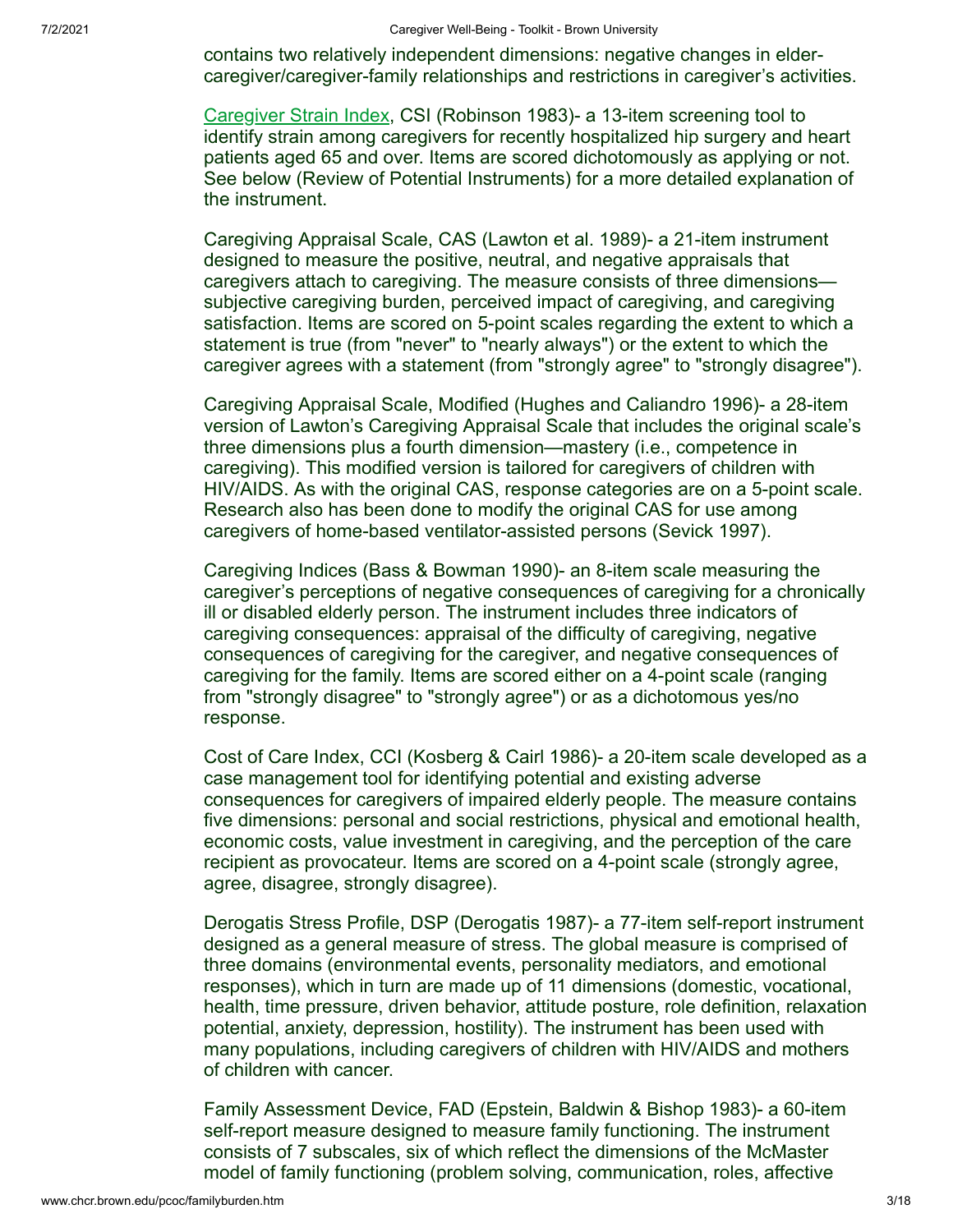responsiveness, affective involvement, behavior control) and a seventh addressing general functioning. Although developed for the general population, the measure has been used with families of ill children.

Family Caregiving Consequences Inventory, FCCI (Shyu et al. 1999)- a 21-item index developed to provide home care nurses with a clinical assessment tool for measuring the outcomes of family caregiving. Home care nurses rate a family's caregiving outcomes on three scales (the frail elder outcome scale, the caregiver outcome scale, and the family outcome scale) using a scoring range from 1 (least positive outcome) to 3 (most positive outcome). The index was developed and tested in Taiwan.

Family Caregiving Inventory (Archbold et al. 1992)- an inventory designed to assess mutuality and preparedness of caregivers for frail older people. The overall inventory contains a Mutuality Scale, a Preparedness for Caregiving Scale, and nine scales measuring caregiver role strain. The Mutuality Scale is a 15-item, self-administered questionnaire that measures the extent to which a caregiver/receiver relationship is characterized by love and affection, shared pleasurable activities, shared values, and reciprocity. The Preparedness for Caregiving Scale contains 5 items that may be self-administered or interviewadministered and that measure the caregiver's perception of his/her preparedness for the caregiving role.

Family Caregiving Scale (Schofield et al. 1997)- developed to assess the experience of caregiving for persons with a variety of disabilities and at a variety of ages. Instrument addresses eight empirically-derived domains (the caring role, family environment, emotional well-being, health, feelings of social support and overload, assistance with ADLs, severity of disability, and behavior problems).

Family Environment Scale, FES (Moos 1990/1974)- a 90-item instrument designed to measure family environment as it is perceived by family members. The instrument consists of 10 subscales (including cohesion, expressiveness, conflict, organization, control, independence, and relationships). The scale has been used with a wide variety of families, including family caregivers of patients with progressive serious illnesses (see Kissane et al. 1998).

Family Hardiness Index, FHI (McCubbin et al. 1987)- a 20-item instrument developed to adapt hardiness on an individual level to the family unit. The instrument contains four subscales (co-oriented commitment, confidence, challenge, and control). Items are scored on a 4-point scale (from "false" to "true") plus a "not applicable" option. The FHI has been used with caregivers of patients receiving chemotherapy (see Carey et al. 1991).

Family Impact Interview (Covinsky 1994)- a 10-item interviewer-administered questionnaire designed to measure the financial impact and caregiving burden of a patient's illness on family members. The interview was used as part of the SUPPORT study of seriously-ill hospitalized adults and their families. Responses to seven items are dichotomous (yes/no); responses to two items are recorded verbatim; and the response to one item is on a 4-point scale.

Guilt Scale (Wells & Jorm 1987)- a 3-item scale designed to measure guilt felt as a result of the caregiving role. Although designed for use among caregivers of dementia patients, the items are not disease-specific. Items are rated on a 4 point scale, with higher scores indicating more guilt.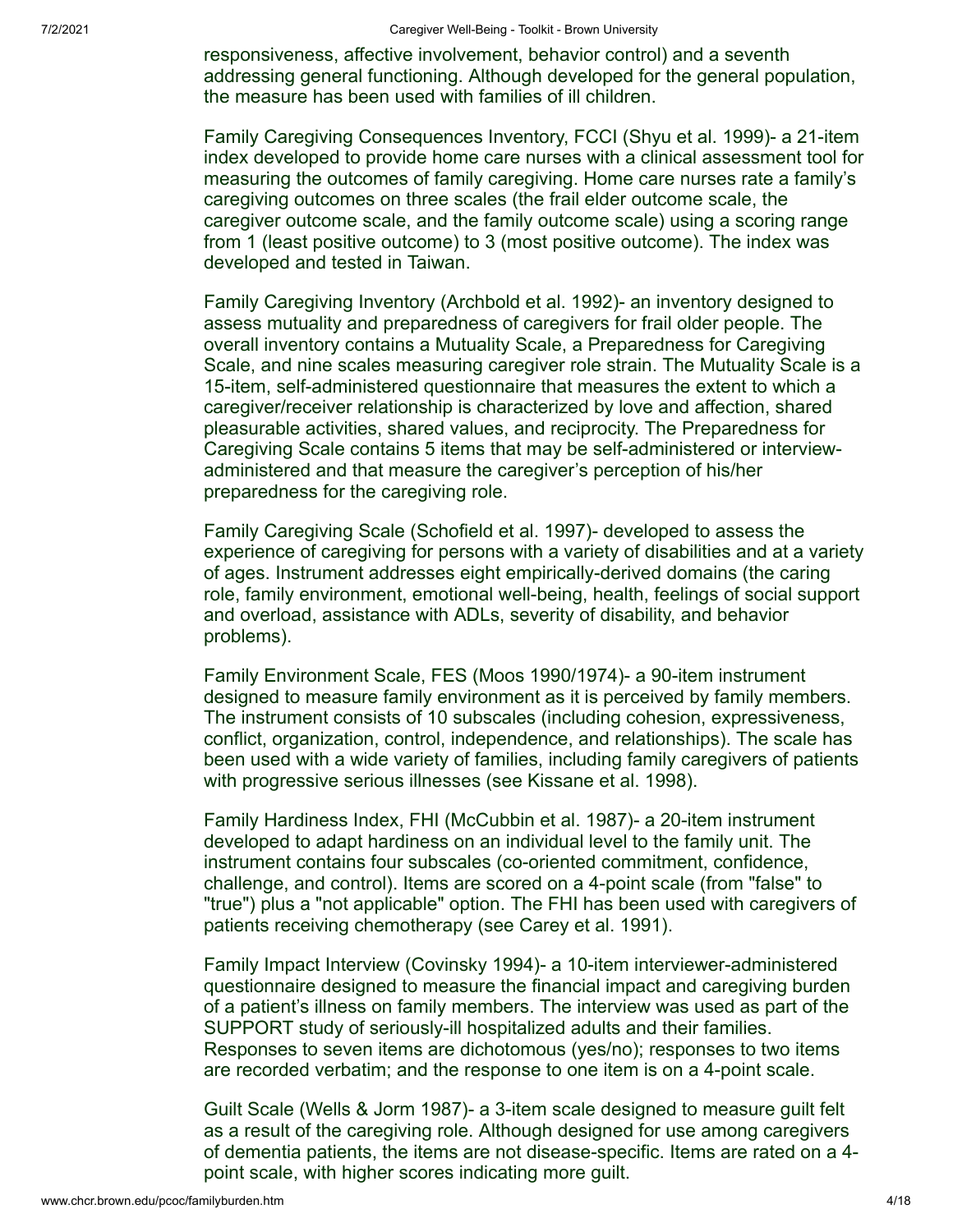Impact-on-Family Scale (Stein & Riessman 1980)- a 24-item scale measuring the impact of childhood chronic illness on family life. The scale yields a total score and four subscores regarding the family's financial situation, social interaction within and outside the home, personal strain on primary caregiver, and potential sense of mastery gained from coping with the stress.

Multidimensional Caregiver Strain Index, MCSI (Stull 1996)- an 18-item tool measuring 6 dimensions of subjective response to stressors. Dimensions include physical strain, social constraints, financial strain, time constraints, interpersonal strain, and elder demanding/manipulative. Respondents are asked about the frequency with which items apply, ranging from "never" to "all of the time".

Objective and Subjective Burden Scales (Montgomery et al. 1985)- a 9-item objective burden scale (OBS) and a 13-item subjective burden scale (SBS). The OBS measures the extent to which caregiving activities have impacted aspects of the caregiver's life; items are rated on a 5-point scale (from "a lot more" to "a lot less"). The SBS measures the frequency with which caregiver's experience certain attitudes or feelings; items are rated on a 5-point scale (from "rarely or never" to "most of the time").

Parent Caregiver Strain Questionnaire, PCSQ (England & Roberts 1996)- a 40 item self-administered questionnaire regarding the reactions of adult children caregivers to circumstances involved in parent care. The instrument measures five domains (psychosocial exhaustion, physical exhaustion, instrumental exhaustion, emotional arousal, and goal discrepancy distress). Exhaustion items are rated on a 5-point scale (from "not at all drained" to "very drained"); emotional arousal is scored by rating key descriptive words; goal discrepancy distress is rated on a 10-rung Cantril-type ladder.

Patient-Caregiver Functional Unit Scale, PCFUS (Fredman & Daly)- an interview-administered questionnaire assessing the stability of the patientcaregiver dyad for 14 ADLs and IADLs. Caregiver respondents indicate the patient's functional ability, whether the caregiver assists with the task, and whether the caregiver has emotional and/or physical difficulty assisting in a task.

Perceived Caregiver Burden Scale, PCB (Stommel et al. 1990)- a 31-item scale measuring the impacts of and/or reactions to the experience of caregiving. The instrument contains five dimensions of caregiver burden: impact on finances, feelings of abandonment, impact on work schedule, impact on health of caregiver, sense of entrapment. Items are scored on a 5-point Likert scale, ranging from "strongly disagree" to "strongly agree".

Perceived Caregiver Burden Scale, Revised, PCB-13 (Gupta R 1999)- a 13-item measure derived from a factor analysis of the Perceived Caregiver Burden Scale when administered to first-generation Indian/Pakistani caregivers in the U.S. The instrument contains three dimensions of burden: impact of finances, impact on work schedule, sense of entrapment. Items are scored on a 4-point response scale.

Perceived Social Support for Caregiving, PSSC, and Social Conflict, SC, scales (Goodman 1991)- includes a 9-item (PSSC) scale and a 3-item (SC) scale to measure the impact of self-help and support groups for caregivers.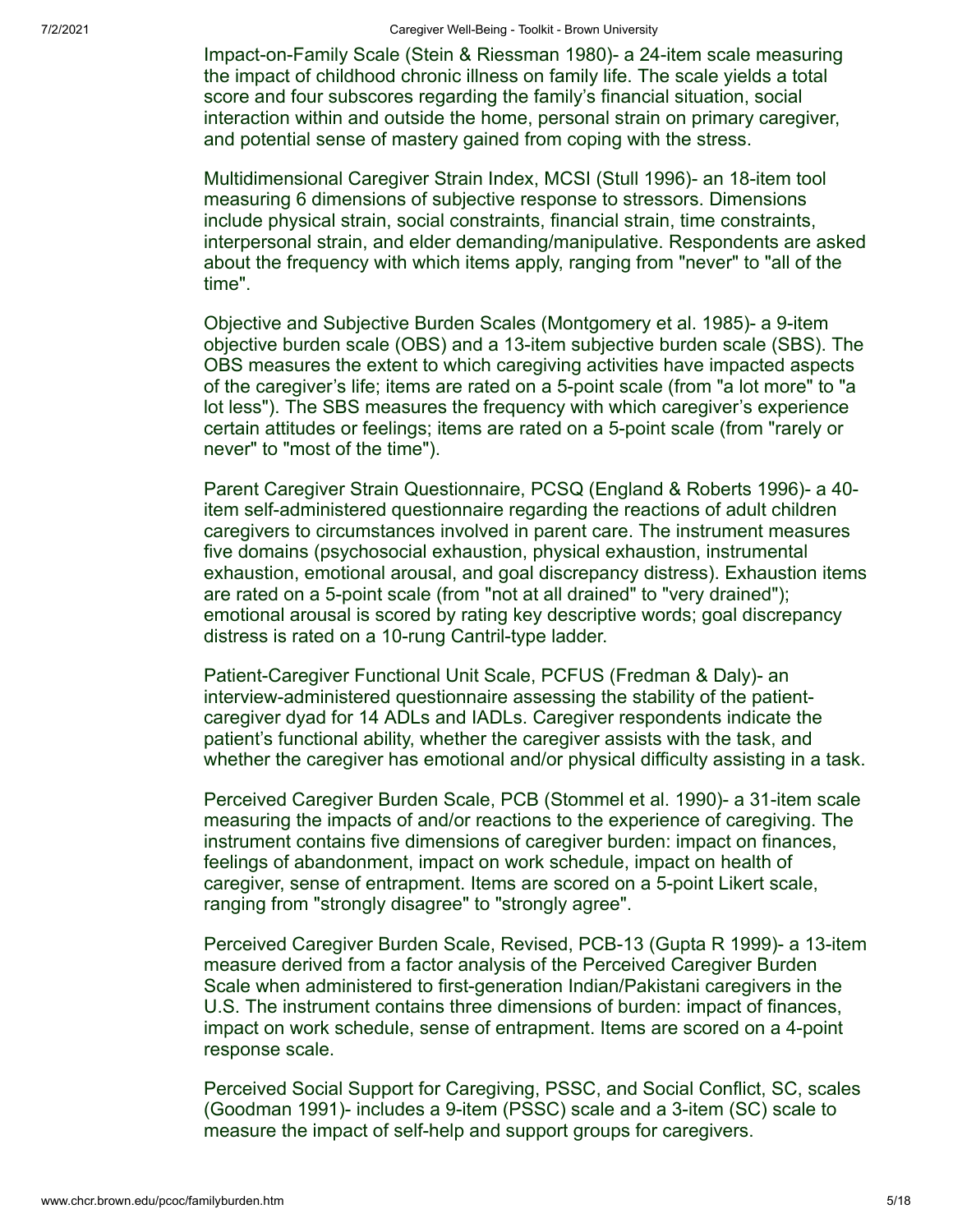Perceived Stress Scale, PSS (Cohen et al. 1983)- a 14-item, self-reported unidimensional instrument developed to measure a perceived stress in response to situation's in a person's life. Respondents report the prevalence of an item within the last month on a 5-point scale, ranging from never to very often. A 4-item version is available for telephone interviews, and a 10-item version has been psychometrically tested (see Cole 1999). Although developed for a general population, the tool has been used with caregivers of people with dementia/Alzheimer's and spinal cord injuries.

Picot Caregiver Rewards Scale, PCRS (Picot et al. 1997)- a 16-item, unidimensional scale measuring the positive consequences of caregiving. Respondents rate the degree to which items describe positive consequences of their caregiving on a 5-point Likert scale (ranging from "not at all" to "a great deal").

Ways of Coping Checklist (Folkman & Lazarus 1980)- a 64-item index of problem-focused and emotion-focused coping strategies in response to a particular event or stressor. Respondents indicate utilization of each strategy in a dichotomous "yes/no" format. A Revised Ways of Coping Checklist contains 42 items within 5 domains: problem-focused, seeks social support, blamed self, wishful thinking, avoidance (Vitaliano et al. 1985). Although developed for the general population, the instrument has been used with caregivers of Alzheimer's and dementia patients.

## <span id="page-7-0"></span>*Disease-specific instruments*

AIDS Caregiver Scale (Ferrari et al. 1993)- a 14-item self-administered scale measuring two domains of emotional experiences (satisfaction and stress) of health care workers and volunteers providing social support to people with AIDS. Respondents rate the pertinence of each item on a 7-point scale, ranging from "low" to "high".

Bakas Caregiving Outcomes Scale, BCOS (Bakas & Champion 1999)- a 10 item unidimensional scale developed to measure life changes as a result of caregiving for stroke survivors. The instrument has been both self- and interviewer-administered. Items are scored on a 7-point response scale, ranging from "changed for the worst" to "changed for the best".

Caregiver Activity Survey, CAS (Davis et al. 1997)- a self-administered tool measuring time spent caregiving for a person with Alzehiemer's disease. The instrument includes 6 areas of caregiving activities (communicating with the person, using transportation, dressing, eating, looking after one's appearance, and supervising the person). CAS also includes 4 demographic questions and uses a 24-hour time frame.

Caregiver Burden Inventory, CBI (Novak & Guest 1989)- a 24- item scale designed to assess the experience of caregivers of cognitively impaired older people. The multidimensional instrument assesses five domains of burden (time-dependence, developmental, physical, social, and emotional). Items are scored on a 4-point scale, ranging from "not at all descriptive" to "very descriptive".

Caregivers' Stress Scales (Pearlin et al. 1990)- a series of 15 scales based on a conceptual model of Alzheimer's caregivers' stress. Scale topics include primary stressors (cognitive status, problematic behavior, overload, relational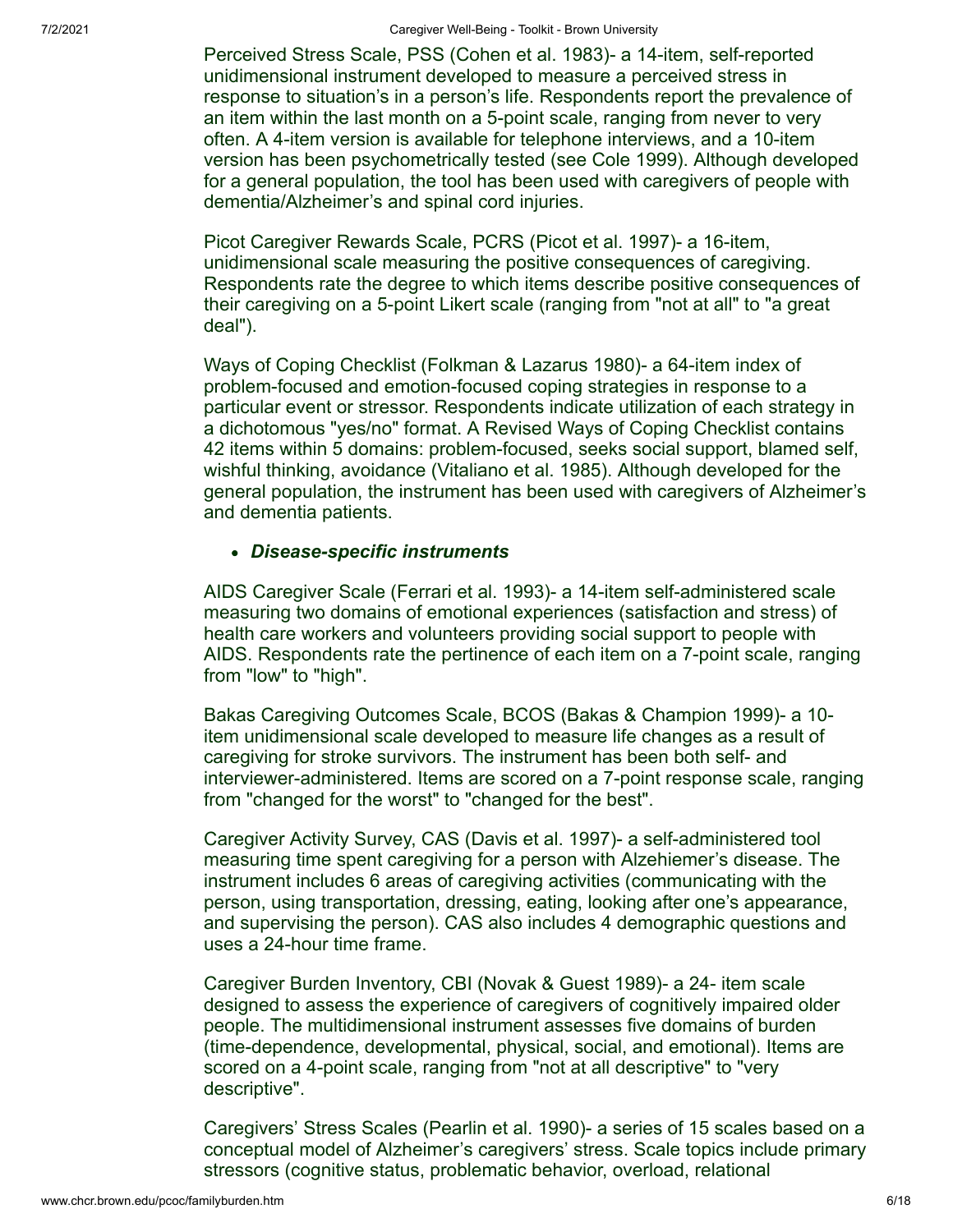deprivation), secondary role strains (family conflict, job-caregiving conflict, economic strains), secondary instrapsychic strains (role captivity, loss of self, caregiving competence, personal gain) and mediators (management of situation, management of meaning, management of distress, expressive support). Response categories range from 3-point to 5-point scales.

Care-giving Burden Scale (Gerritsen & van der Ende 1994)- a 13-item scale that evaluates distress related directly to caregiving for elderly patients with Alzheimer's Disease, dementia, or other psychological conditions. The instrument contains two dimensions: relationship (a negative evaluation of the caregiver/receiver relationship) and personal consequences (a subjective measure of impact of caregiving). Response categories are on a 5-point scale (from "disagree very much" to "agree very much") and are re-coded to dichotomous scores.

Caregiving Hassles Scale (Kinney & Stephens 1989a)- a 42-item instrument measuring daily stressors for caregivers of people with dementia. The questionnaire includes five subscales: hassles with ADLs, with IADLs, with carerecipient's cognitive status, with care-recipient's behavior, and with caregiver's support network. Items are reported as having occurred in the past week or not; if the item did occur, then respondents rate its extent on a 4-point scale (ranging from "not at all" a hassle to "a great deal" of a hassle).

Caregiving Hassles and Uplifts Scale (Kinney & Stephens 1989b)- a 110-item scale that measures the appraisal of caregiving events by caregivers of people with dementia. Areas of caregiving events include care recipients' limitations in ADLs, care recipients' cognitive status, care recipients' behavior, and practical aspects of caregiving. The instrument assesses whether an event happened in the past week of caregiving, the extent to which the event was a hassle for the caregiver, and the extent to which the event was an uplift for the caregiver. The extent to which an event is appraised as a hassle or an uplift is scored on a 4 point scale, ranging from "it wasn't (a hassle/uplift)" to "a great deal (of a hassle/uplift)".

Caregiving Self-Efficacy Scale, CSS (Denney 1994)- a 58-item scale designed to measure perceived self-efficacy among caregivers of people with Alzheimer's.

Finding Meaning Through Caregiving, FMTC (Farran et al. 1999)- a 43-item questionnaire that assesses dementia caregivers' opinions and feelings about their caregiving experiences. The instrument has three sub-scales (loss/powerlessness, provisional meaning, and ultimate meaning). It may be self- or interviewer-administered; items are scored on 5-point scale (from "strongly disagree" to "strongly agree").

Frustration Scale (Motenko 1989)- a 9-item scale adapted from the Emotional Response to Stigmatization Scale to measure frustration among caregivers of husbands with dementia. The scale is intended to assess emotional response toward the care receiver's illness. Items are scored on a 4-point Likert scale.

Memory and Behavior Problems Checklist, MBPC (Zarit JM 1982, Zarit SH et al. 1985)- a 30-item interviewer-administered questionnaire intended to assess both the frequency of problems for a person with Alzheimer's and the reaction of the caregiver to these problems. Caregiver's reactions are rated on a 5-point scale, ranging from "not at all (upsetting)" to "extremely (upsetting)".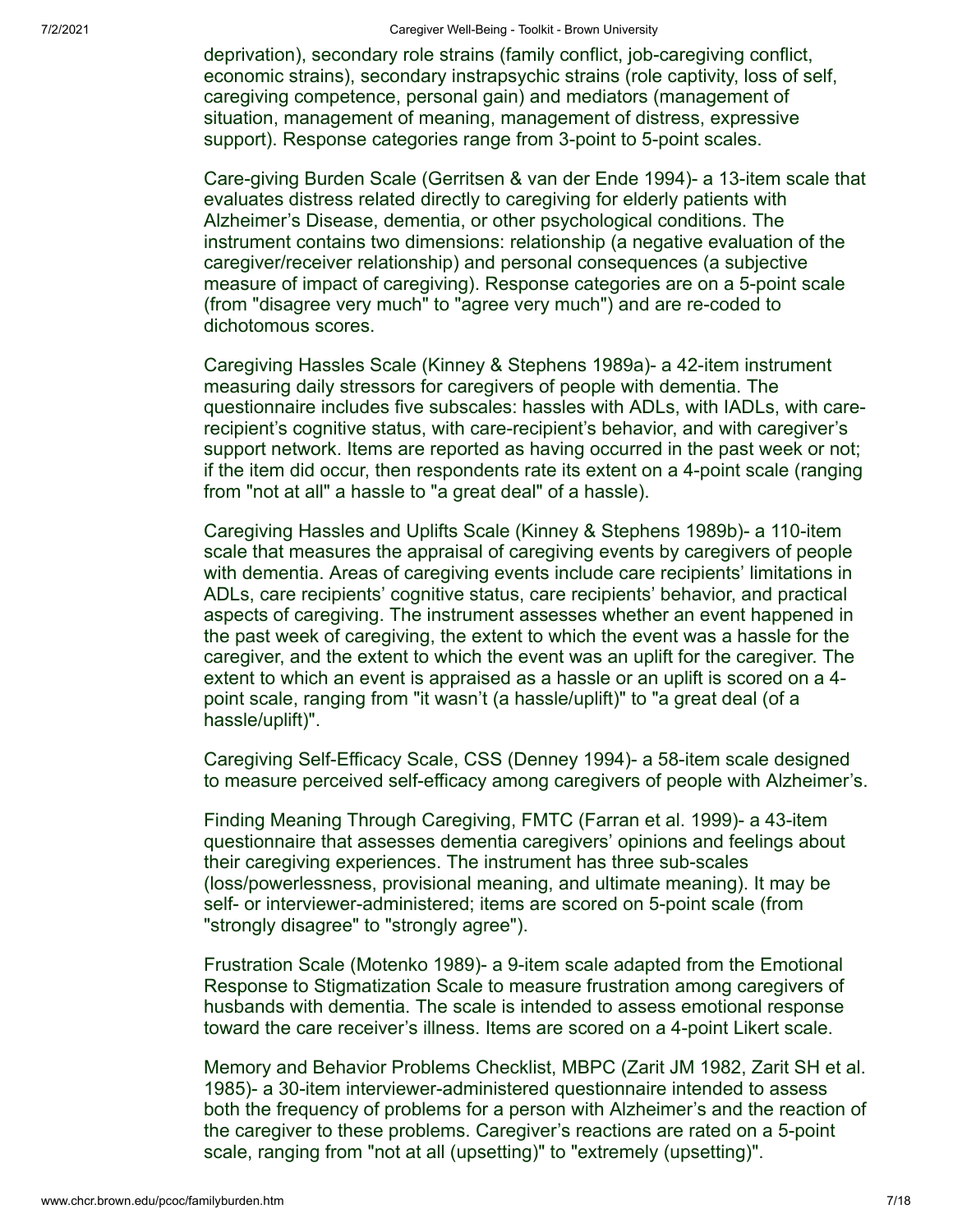7/2/2021 Caregiver Well-Being - Toolkit - Brown University

Memory and Behavior Problems Checklist, Revised, RMBPC (Teri et al. 1992)- a 24-item self-administered questionnaire adapted from the Memory and Behavior Problems Checklist. The revised version includes 3 sub-scales (memory-related problems, symptoms of depression, and disruptive behaviors) for frequency of problem behaviors and caregiver reactions to these behaviors. Caregiver reactions are scored on a 6-point scale, including a "don't know/not applicable" category. RMBPC provides both an overall score and a score for each subscale.

Neuropsychiatric Inventory Caregiver Distress Scale, NPI-D (Kaufer et al. 1998) measures the emotional or psychological distress of caregivers in relation to 10 neuropsychiatric symptoms of Alzheimer's patients assessed by the Neuropsychiatric Inventory (NPI). Items are scored on a 6-point scale, ranging from "not at all distressing" to "very severely/extremely distressing".

Relatives Stress Scale, RSS (Greene et al. 1982)- a 15-item intervieweradministered questionnaire designed to measure the reaction to caregiving of relative carers of elderly patients with senile dementia living in the community. The scale is comprised of three subscales (personal distress in relation to the elderly relative, life upset as a result of caregiving, and negative feelings toward the elderly relative). Items are rated on two 5-point scales (from "never" to "always" and from "not at all" to "considerably").

Screen for Caregiver Burden, SCB (Vitaliano et al. 1991)- 25-item scale designed to measure objective and subjective burden experienced by spouse caregivers of people with Alzheimer's disease. Prevalence of potentially stressful caregiver events (defined as objective burden) is scored as occurring or not. Distress experienced as a result of these events (defined as subjective burden) is rated on a 5-point scale, ranging from "no occurrence of the experience" to "occurrence with severe distress".

Sense of Competence Questionnaire, SCQ (Vernooij-Dassen et al. 1996)- a 27 item instrument measuring a caregiver's feelings of being capable to care for a person with dementia. The tool contains three domains: satisfaction with the demented person as a recipient of care, satisfaction with one's own performance as a caregiver, and consequences of involvement in care for the personal life of the caregiver.

Short Sense of Competence Questionnaire, SSCQ (Vernooij-Dassen et al. 1999)- a 7-item version of the Sense of Competence Questionnaire developed for the clinical setting. SSCQ maintains a focus on domain-specific interventions. Items are scored on a 5-point scale, ranging from "agree very strongly" to "disagree very strongly".

Subjective Burden Scale, SBS (Matsuda 1999)- a 14-item self-administered scale designed to measure the extent to which Japanese dementia caregivers perceive their caregiving to be stressful. Items are rated on a 5-point scale, ranging from "No (perceived stress)" to "Yes, very much (perceived stress)".

## **Review of selected instruments**

## <span id="page-9-0"></span>*[Caregiver Reaction Assessment,](http://www.healthteam.msu.edu/fcrp/tooluse.htm) CRA* **(Given et al. 1992)**

*i. Conceptual and Measurement model (Does the scale represent a single domain or do model scales measure distinct domains? Is the variability of the*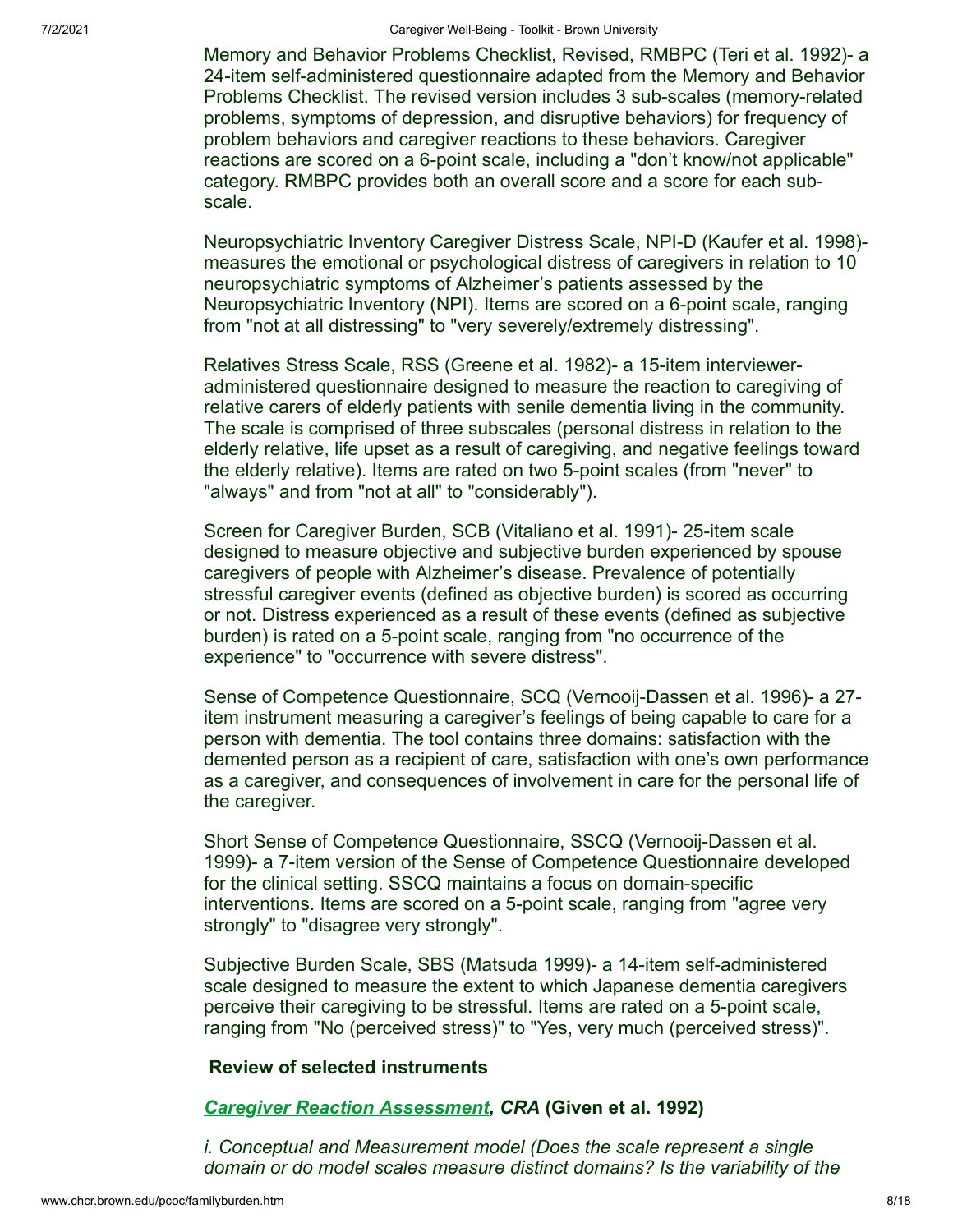*scale reported? What is the intended level of measurement i.e. ordinal, interval, ratio, or category?)*

CRA is a multidimensional instrument designed to measure a caregiver's reactions to caregiving for elderly family members with a variety of chronic illnesses. The objective in developing the instrument was to further advance research into caregiver burden by refining caregiving measures, comparing measures across different illnesses and care giver/receiver relationships, and applying rigorous psychometric evaluation techniques.

CRA is a relatively short instrument (24 items) that measures both positive and negative reactions to caregiving. Factor analysis confirms five dimensions:

- Caregiver's esteem assesses the value or worth attributed to caregiving as a result of the experience being rewarding or causing resentment (7 items);
- Lack of family support assesses the caregiver's perception of being left with most of the caregiving responsibility or of family members working together (5 items);
- Impact on finances assesses the adequacy, difficulty, and strain of finances on the caregiver and family (3 items);
- Impact on schedule assesses the extent to which caregiving interrupts or interferes with the caregiver's regular activities (5 items);
- Impact on health assesses the caregiver's capability to provide care and health in relation to caregiving (4 items).

Items are presented as statements and are rated on a 5-point scale, ranging from "strongly agree" to "strongly disagree".

## *ii. Reliability (Did they address internal consistency? Did they address reproducibility?)*

Internal consistency of the CRA was measured by Cronbach's Alpha and found to be good.

|                            | <b>Dimension</b> |                             |                 |                 |               |  |  |
|----------------------------|------------------|-----------------------------|-----------------|-----------------|---------------|--|--|
|                            | Esteem           | Family<br>Support<br>(lack) | <b>Finances</b> | <b>Schedule</b> | <b>Health</b> |  |  |
|                            | (positive)       |                             | (strain)        | (disruption)    | (loss)        |  |  |
| Cronbach's<br><b>Alpha</b> | .90              | .85                         | .81             | .82             | .80           |  |  |

Stability over time was assessed by comparing standardized factor loadings across three waves of data collected at baseline, 6 months, and 12 months. Results indicate stability of the CRA sub-scales over time.

*iii. Validity (How did they address content related validity? Any information on construct related validity? Any information on criterion validity?)*

Content validity is supported by the process of item generation. From a review of existing measures and in-depth interviews with caregivers, recurring dimensions of caregiving reactions were identified. Within these dimensions, 111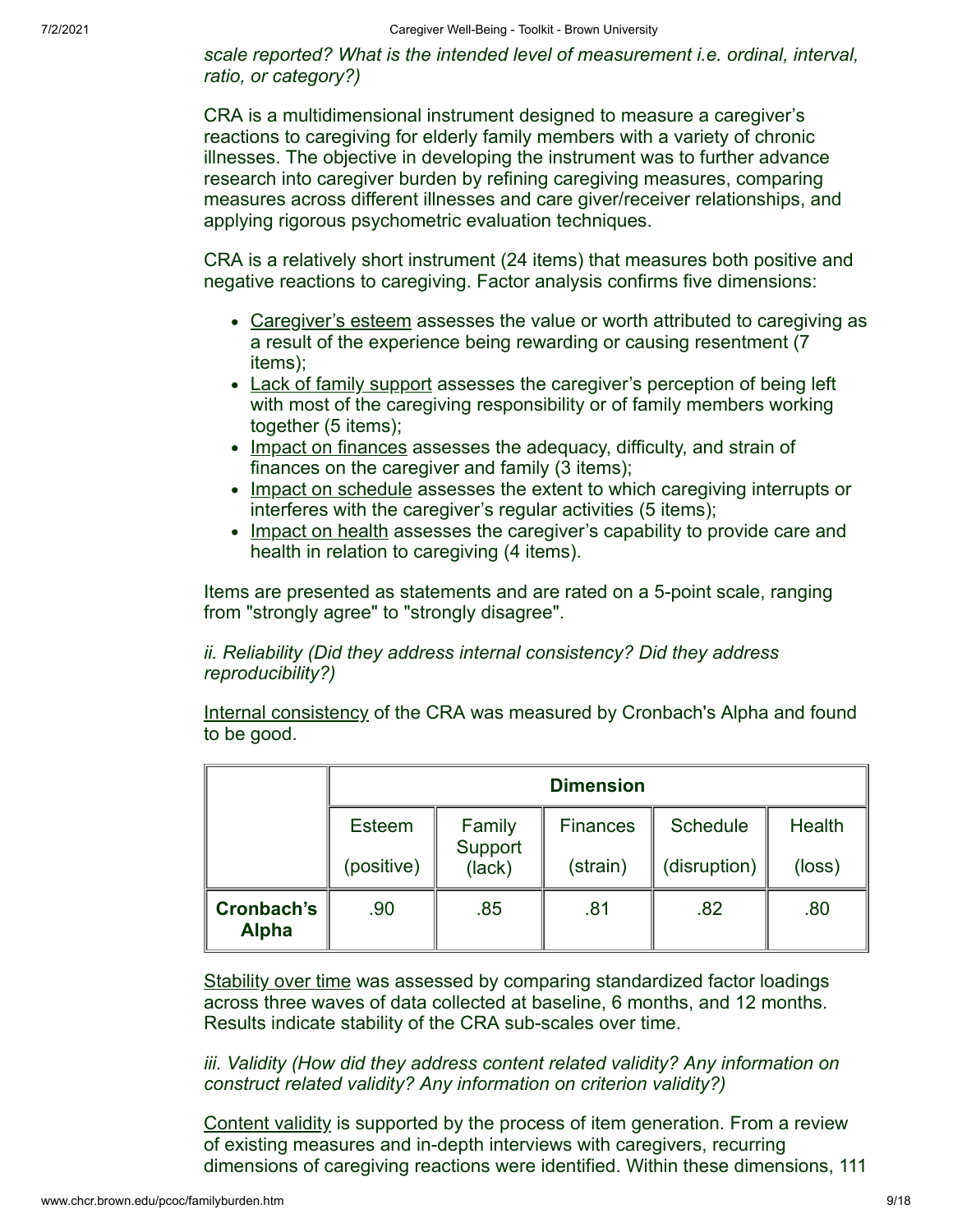items were generated and then subjected to exploratory and confirmatory analyses.

Construct validity is supported by a comparison with caregiver depression (measured by the CES-D) and number of ADL dependencies. Correlations are in the expected directions and of the expected magnitudes ( $N= 754$ ):

|                      | <b>Dimension</b> |                   |                 |                 |        |  |  |
|----------------------|------------------|-------------------|-----------------|-----------------|--------|--|--|
|                      | Esteem           | Family            | <b>Finances</b> | <b>Schedule</b> | Health |  |  |
|                      | (positive)       | Support<br>(lack) | (strain)        | (disruption)    | (loss) |  |  |
| <b>CES-D</b>         | $-.23$           | .39               | .34             | .46             | .57    |  |  |
| <b>ADLdependency</b> | $-11$            | .20               | .25             | .52             | .29    |  |  |

*iv. Responsiveness (Any information? Has the scale ever been used as an outcome measure? If so, in what populations?)*

Responsiveness to change over time is supported by the highly stable factor structures over three waves of data (see above).

*v. Interpretability (What populations has it been applied to? Is the score translated into a clinically relevant event? Does the score predict outcome events?)*

CRA has been used with caregivers of elderly family members with physical impairments, and Alzheimer's disease and with caregivers and partners of cancer patients. Comparison of spouse/non-spouse caregivers has also been used to determine factor structures. In terms of scoring, Nijboer and colleagues (1999) calculated mean item scores for each dimension ranging from 1.0-5.0, with higher scores reflecting greater caregiver reaction in that dimension. Information on predicting outcomes is not provided.

*vi. Burden (Any information on cost or time to administer? Does the instrument impact on the respondent? How long does a survey take to complete? Response rates? Any problems with missing data?)*

Given and colleagues (1992) reported that the response rate over three waves of data collection in a 12-month period was 62.9% (193 at third wave / 307 at first wave). Attrition resulted from patient death, patient institutionalization, caregiver substitution, moving, and refusals. In this longitudinal study, missing data resulted in deletion of 8 cases (2.6%). In addition, Nijboer and colleagues (1999) report no feasibility problems (defined as missing values and completion time) with a sample of caregiving partners of cancer patients; percentage of missing values per item ranged from none to 1.7%, and time to complete a faceto-face interview was less than 10 minutes.

*vii. Alternative Forms (What are the modes of administration? Alternatives? If alternatives exist, provide what is known for each of the above categories)*

CRA has been administered during face-to-face interviews, but the questionnaire format would allow for a telephone interview or self-administration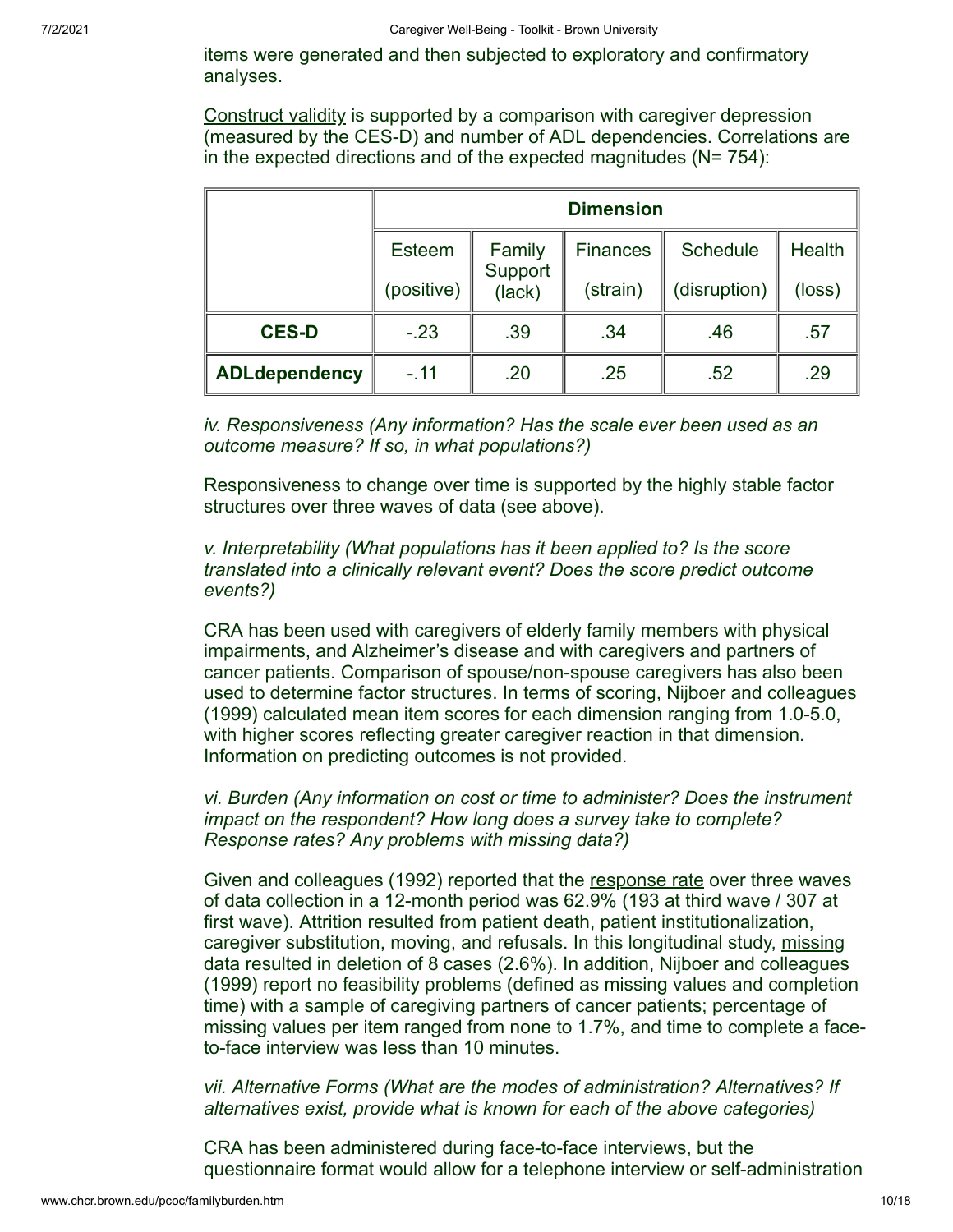as well.

#### *viii. Cultural and Language Adaptations (Any information?)*

CRA was developed and tested in the U.S., using the English language. Nijboer and colleagues (1999) also found CRA to be feasible, reliable, and valid with a sample of caregivers in the Netherlands, using the Dutch language.

#### *ix. Conceptual Rational for Recommendation*

CRA is a multidimensional yet relatively short instrument that assesses both negative and positive reactions to caregiving. Since many instruments focus only on negative impacts of caregiving, the CRA allows for a more balanced evaluation of a caregiver's experience by measuring both positive and negative caregiver reactions.

The instrument's five dimensions of caregiver reaction build on previous research in caregiver burden and are empirically confirmed across various chronic illnesses and with spouse/non-spouse caregivers. As a result, CRA makes it possible to compare caregiving reactions across diseases and caregiver/receiver relationship.

The CRA has been tested rigorously for validity and reliability. For the purposes of the toolkit, the ability of an instrument to assess change over time is key. Psychometric evidence showing CRA's stability over time makes the instrument useful for institutions that wish to measure the effectiveness of quality improvement interventions.

## <span id="page-12-0"></span>*Caregiver Strain Index* **(Robinson 1983)**

*i. Conceptual and Measurement model (Does the scale represent a single domain or do model scales measure distinct domains? Is the variability of the scale reported? What is the intended level of measurement i.e. ordinal, interval, ratio, or category?)* 

This measure represents the major domains cited in the literature on caregiver burden: Employment, Financial, Physical, Social and Time. Burden is multidimensional; therefore, we must measure the different domains. The CSI has at least one item for each domain. There is one overall score, which is obtained by summing the 'yes' responses. The index measures objective burden, but does not measure subjective burden.

Throughout the literature on burden there is debate about the importance of subjective vs. objective measures. On the one hand, subjectivity is important because people interpret their situations differently and to assume care-taking activities are stressful is wrong. However, it is hard to develop interventions on evaluations of subjectivity; whereas, objective measures give more concrete directions for developing programs to help relieve strain. For the purposes of the Toolkit, I [MJR] feel that measuring objective burden is of more significance. The CSI has shown to be significantly related to psychological distress and health of the caregiver; therefore, should be useful in helping hospitals develop interventions to reduce the burden. Also, this index was shown to have significant relationships with caregiver employment and age which indicates that it may be a useful tool in predicting caregivers who are at a higher risk for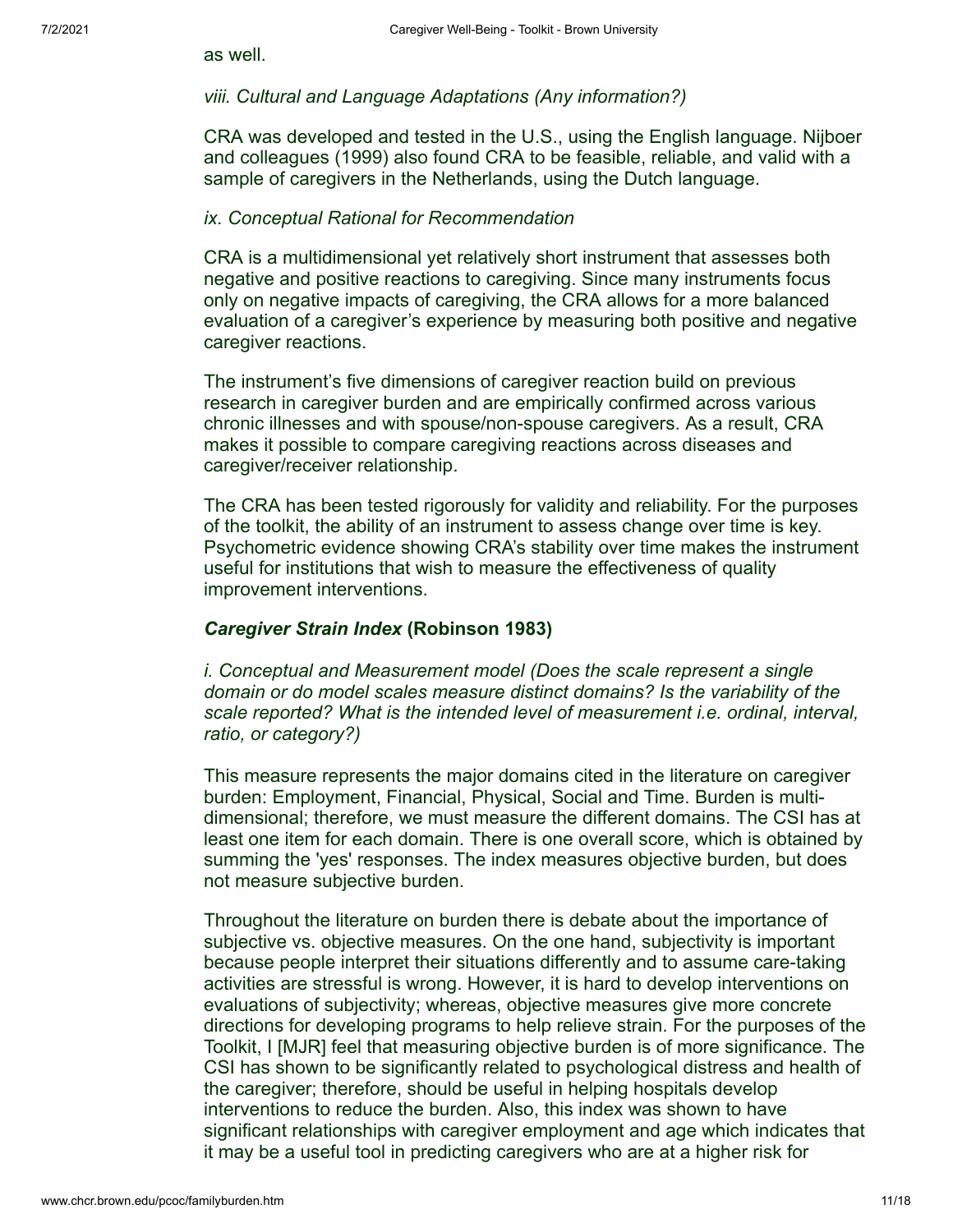7/2/2021 Caregiver Well-Being - Toolkit - Brown University

burden. This would be helpful for developing programs to target these high-risk caregivers in terms of educational materials and counseling.

Studies have shown that when caregivers have high levels of burden, patients report higher levels of unmet needs. Since, in the last month of life, we would expect care-taking activity to increase, it seems important to measure the level of caretaker burden. By doing this, clinicians can try interventions which could alleviate the burden when it is too high so that the patient is receiving the best care possible. This index would also be useful in evaluating how well the discharge care plan for the patient is working. In other words did the plan have enough service support for the caregiver so that all of the needs of the patient could be met?

*ii. Reliability (Did they address internal consistency? Did they address reproducibility?)*

The internal consistency of this index was measured by Cronbach's Alpha. The alpha level was high at .86, indicating good internal consistency.

*iii. Validity (How did they address content related validity? Any information on construct related validity? Any information on criterion validity?)* 

The measures were associated with the physical and emotional health of the caregiver which gives the index construct validity. Items for the index were selected from previous interviews about strain with ex-patients and caregiver interviews which gives the index face validity.

## *iv. Responsiveness (Any information? Has the scale ever been used as an outcome measure? If so, in what populations?)*

The index was used as a predictor of psychological and physical distress; although, it also is related to caregivers' subjective perceptions of the caretaker relationship, patient characteristics, age and employment which indicates that it could be used as an outcome measure.

*v. Interpretability (What populations has it been applied to? Is the score translated into a clinically relevant event? Does the score predict outcome events?)*

This index was used with a population of 85 caregivers of patients who had an acute hospitalization for arteriosclerotic heart disease or an operation of the hip. The caregivers were interviewed 2 months post-discharge.

*vi. Burden (Any information on cost or time to administer? Does the instrument impact on the respondent? How long does a survey take to complete? Response rates? Any problems with missing data?)*

No information was provided on the amount of time it takes to ask these questions. It does not seem to be very time consuming.

*vii. Alternative Forms (What are the modes of administration? Alternatives? If alternatives exist, provide what is known for each of the above categories)* These are meant to be interview questions, although they could probably be written for self- administration.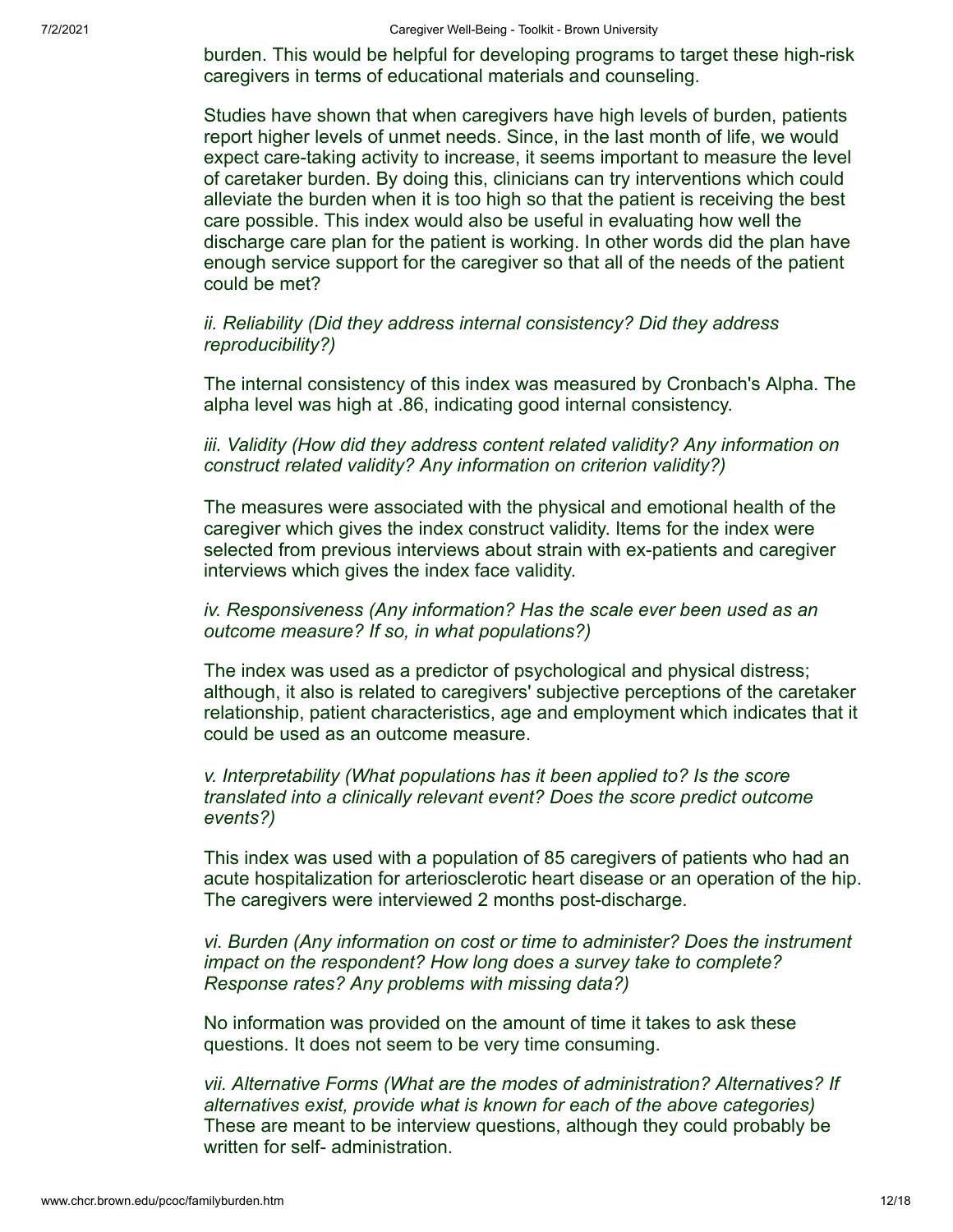*viii. Cultural and Language Adaptations (Any information?)*  This has only been done with US populations. No language adaptation was reported.

#### *ix. Conceptual Rational for Recommendation*

Throughout the literature on burden the importance of objective and subjective burden is debated. On the one hand, objective measures are important because they can be used to develop interventions, quality of care and effectiveness of interventions. On other the hand, the meaning one places on a task determines how burdensome the task is. We should not assume that objective burden measures are interpreted as being a burden for everyone.

Since the purpose here is to find instruments which can be used in the last month of life and can help in the assessment of quality of care and identify problem areas with care, I [MJR] think that objective measures of burden are more important to assess at this time, than subjective measures. The CSI I am recommending has been shown to predict the psychological and physical wellbeing of the caregiver.

I [MJR] must add that if you were to include a tool that could identify high risk caregivers before caregiving actually occurred (i.e. initial acute incidence) I would recommend the Cost of Care Index. It measures the subjective nature of burden and would be useful in identifying problems of burden before caregiving is received and could help in developing a care plan for a patient which would reduce caregiver burden and reduce the chance for unmet needs.

## **III. Priorities for future research**

The area of caregiver burden and well-being research is not lacking in measures, but there are relatively few good measures of objective burden. Most of the measures are especially weak on the objective measures of burden, with economic measures being the least developed. It would be very timely and important to further improve these measures at this time. With length of hospital stays shorter and more care being placed on the shoulders of families, the issue of burden is becoming a major concern. More research needs to be done on the dynamics of burden. What are the psychological, social, economic and health costs of caregiving. We may be reducing health care for the presently ill patient, but are we only creating more health problems for the health care system? What types of programs can be developed to reduce family burden?

#### **References**

Archbold PG, Stewart BJ, Greenlick, MR, & Harvath TA. The clinical assessment of mutuality and preparedness in family caregivers to frail older people. Chapter 32 in Key aspects of elder care. Funk SG et al. (eds). 1992. New York: Springer Publishing Company.

Bakas T & Champion V. Development and psychometric testing of the Bakas caregiving outcomes scale. Nursing Research. 1999 (September/October); 48, 5: 250-259.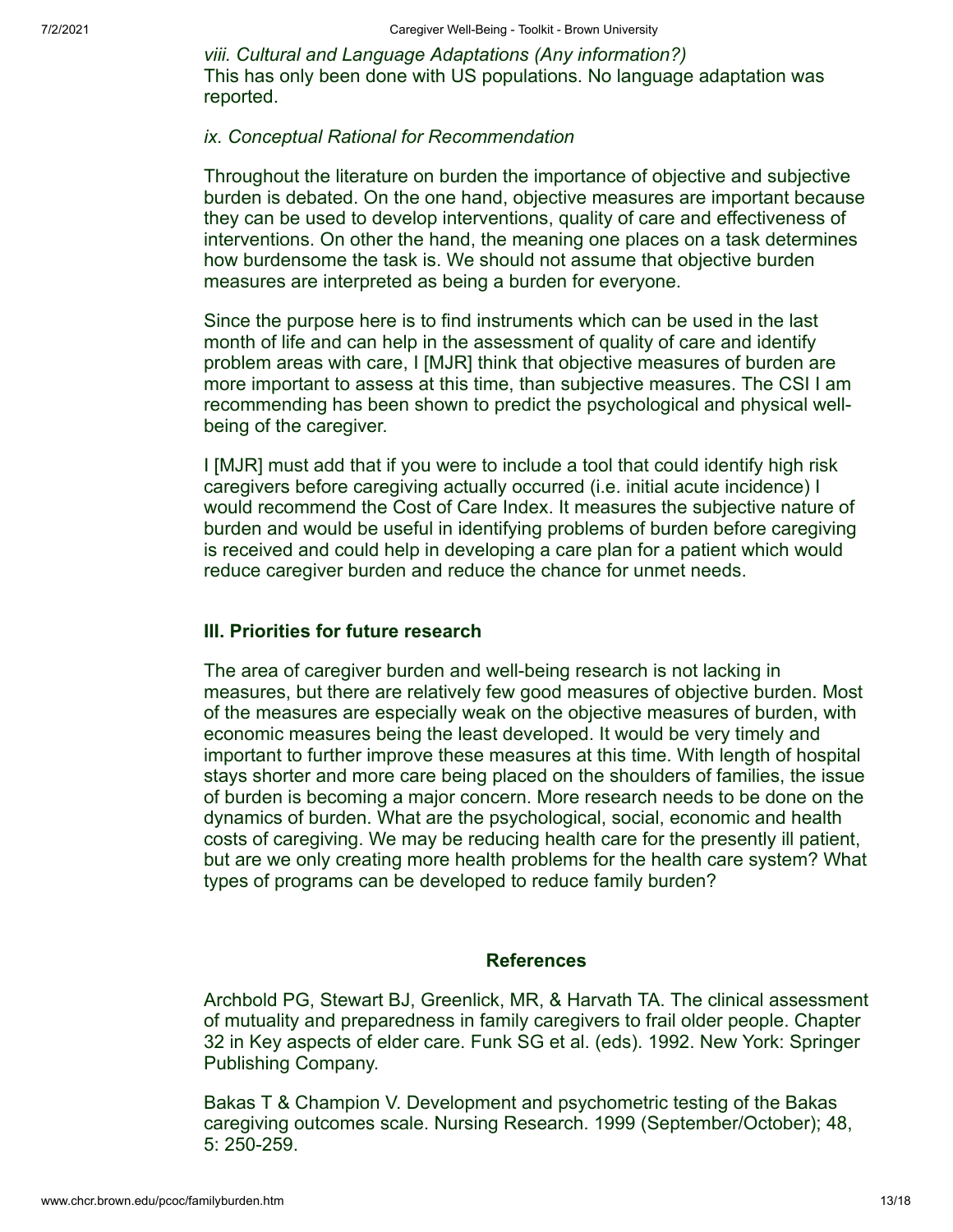Bass DM & Bowman K. The transition from caregiving to bereavement: The relationship of care-related strain and adjustment to death. The Gerontologist. 1990; 30, 1: 35-42.

Carey PJ, Oberst MT, McCubbin MA, Hughes SH. Appraisal and caregiving burden in family members caring for patients receiving chemotherapy. Oncology Nursing Forum. 1991; 18, 8: 1341-1348.

Cohen S, Kamarck T, & Mermelstein R. A global measure of perceived stress. Journal of health and social behavior. 1983 (December); 24: 385-396.

Cole SR. Assessment of differential item functioning in the perceived stress scale-10. Journal of Epidemiology and Community Health. 1999; 53: 319-320.

Covinsky KE, Goldman L, Cook EF, et al. The impact of serious illness on patients' families. JAMA. 1994; 272: 1839-1844.

Denney JE. Development and validation of the caregiving self-efficacy scale. Dissertation Abstracts International. 1994 (January); 54, 7: 3839.

Derogatis LR. The Derogatis stress profile (DSP): Quantification of psychological stress. Advances in psychosomatic medicine. 1987; 17: 30-54.

Elmstahl S, Malmberg B, Annerstedt L. Caregiver's burden of patients 3 years after stroke assessed by a novel caregiver burden scale. Archives of physical medicine and rehabilitation. 1996 (February); 77: 177-282.

Epstein NB, Baldwin LM, & Bishop DS. The McMaster family assessment device. Journal of Marital and Family Therapy. 1983; 9: 171-180.

Farran CJ, Miller BH, Kaufman JE, et al. Finding meaning through caregiving: Development of an instrument for family caregivers of persons with Alzheimer's disease. Journal of Clinical Psychology. 1999; 55, 9: 1107-1125.

Ferrari JR, McCown W, Pantano J. Experiencing satisfaction and stress as an AIDS care provider: The AIDS caregiver scale. Evaluation & the Health Professions. 1993 (September); 16, 3: 295-310.

Folkman S and Lazarus RS. An analysis of coping in a middle-aged community sample. Journal of Health and Social Behavior. 1980 (September); 21: 219-239.

Fredman L and Daly MP. Patient-caregiver functional unit scale: A new scale to assess the patient-caregiver dyad. Family Medicine. 1997 (October); 29, 9: 658- 665.

Gerritsen JC & van der Ende PC. The development of a care-giving burden scale. Age and Ageing. 1994; 23: 483-491.

Given CW, Given B, Stommel M, et al. The caregiver reaction assessment (CRA) for caregivers to persons with chronic physical and mental impairments. Research in Nursing & Health. 1992; 15: 271-283.

Goodman CC. Perceived social support for caregiving: Measuring the benefit of self-help/support group participation. Journal of Gerontological Social Work. 1991; 16, 3/4: 163-175.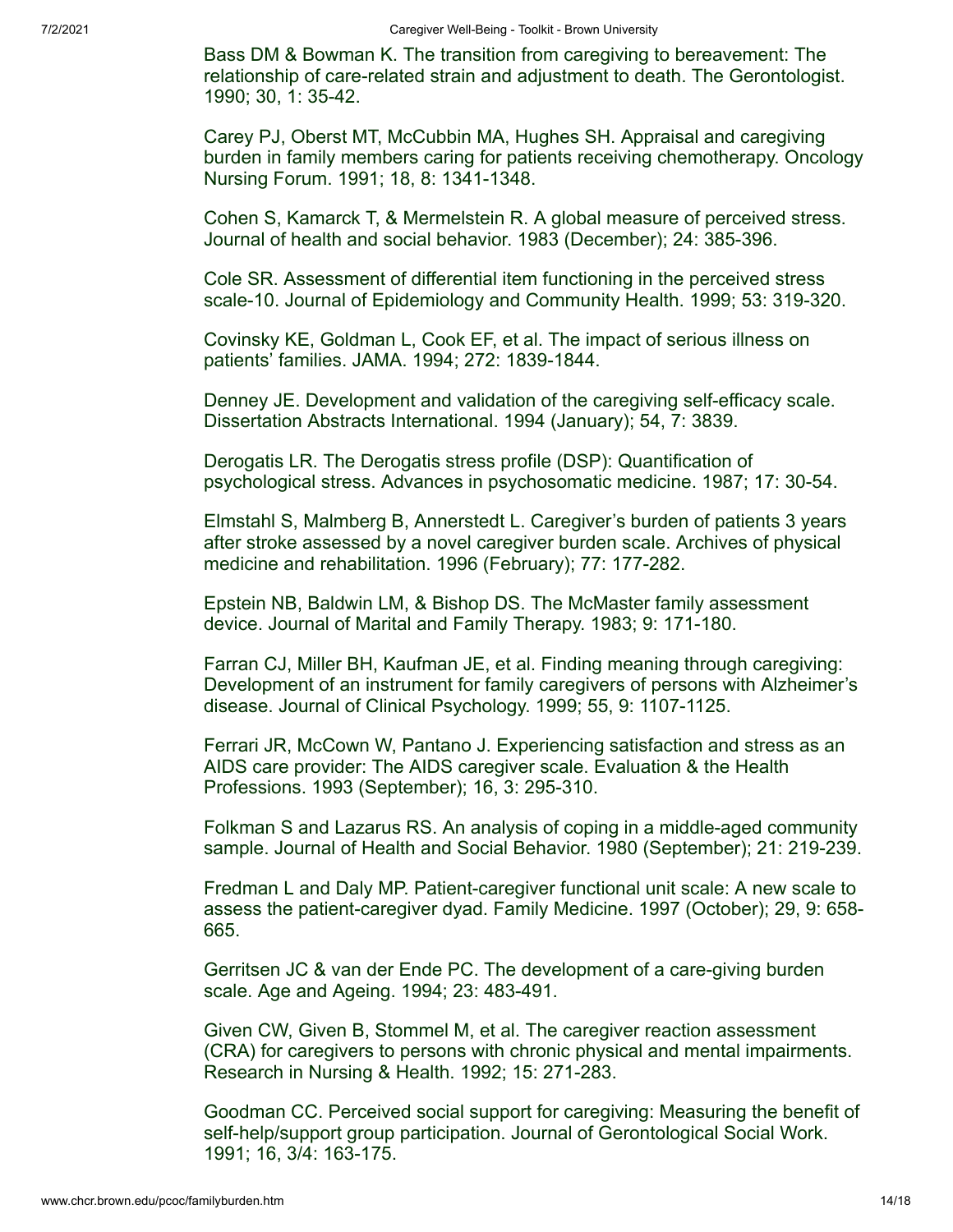Greene JG, Smith R, Gardiner M, & Timbury GC. Measuring behavioural disturbance of elderly demented patients in the community and its effects on relatives. Age and Ageing 1982; 11: 121-126.

Gupta R. The revised caregiver burden scale: A preliminary evaluation. Research on Social Work Practice. 1999 (July); 4: 508-520.

Hughes CB & Caliandro G. Effects of social support, stress, and level of illness on caregiving of children with AIDS. Journal of Pediatric Nursing. 1996 (December); 11, 6: 347-358.

Kaufer DI, Cummings JL, Christine D et al. Assessing the impact of neuropsychiatric symptoms in Alzheimer's disease: The neuropsychiatric inventory caregiver distress scale. Journal of the American Geriatrics Society. 1998 (February); 46, 2: 210-215.

Kenney JM & Stephens MAP. Hassles and uplifts of giving care to a family member with dementia. Psychology and Aging. 1989b; 4, 4: 402-408.

Kinney DW, Bloch S, McKenzie M, et al. Family grief therapy: A preliminary account of a new model to promote healthy family functioning during palliative care and bereavement. Psycho-Oncology. 1998; 7: 14-25.

Kinney JM & Stephens MAP. Caregiving hassles scale: Assessing the daily hassles of caring for a family member with dementia. The Gerontologist. 1989a; 29, 3: 328-332.

Kosberg JI & Cairl RE. The cost of care index: A case management tool for screening informal care providers. The Gerontologist. 1986; 26, 3: 273-278.

Lawton MP, Kleban MH, Moss M, et al. Measuring caregiving appraisal. Journal of Gerontology. 1989; 44, 3: 61-71.

Matsuda O. Reliability and validity of the subjective burden scale in family caregivers of elderly relatives with dementia. International Psychogeriatrics. 1999; 11, 2: 159-170.

McCubbin MA, McCubbin HI, Thompson A. FHI: Family Hardiness Index. Chapter 7 in *Family Assessment Inventories for Research and Practice*, McCubbin HI & Thompson AI (eds). Madison, WI: The University of Wisconsin-Madison. 1987.

Montgomery RJV, Gonyea JG, Hooyman NR. Caregiving and the experience of subjective and objective burden. Family Relations. 1985 (January); 34: 19-26.

Moos RH. Conceptual and empirical approaches to developing family-based assessment procedures: Resolving the case of the family environment scale. Family Process. 1990; 29: 199-208.

Motenko AK. The frustrations, gratifications, and well-being of dementia caregivers. The Gerontologist 1989; 29, 2: 166-172

Nijboer C, Triemstra M, Tempelaar R et al. Measuring both negative and positive reactions to giving care to cancer patients: psychometric qualities of the caregiver reaction assessment (CRA). Social Science & Medicine. 1999 (May); 48, 9: 1259-69.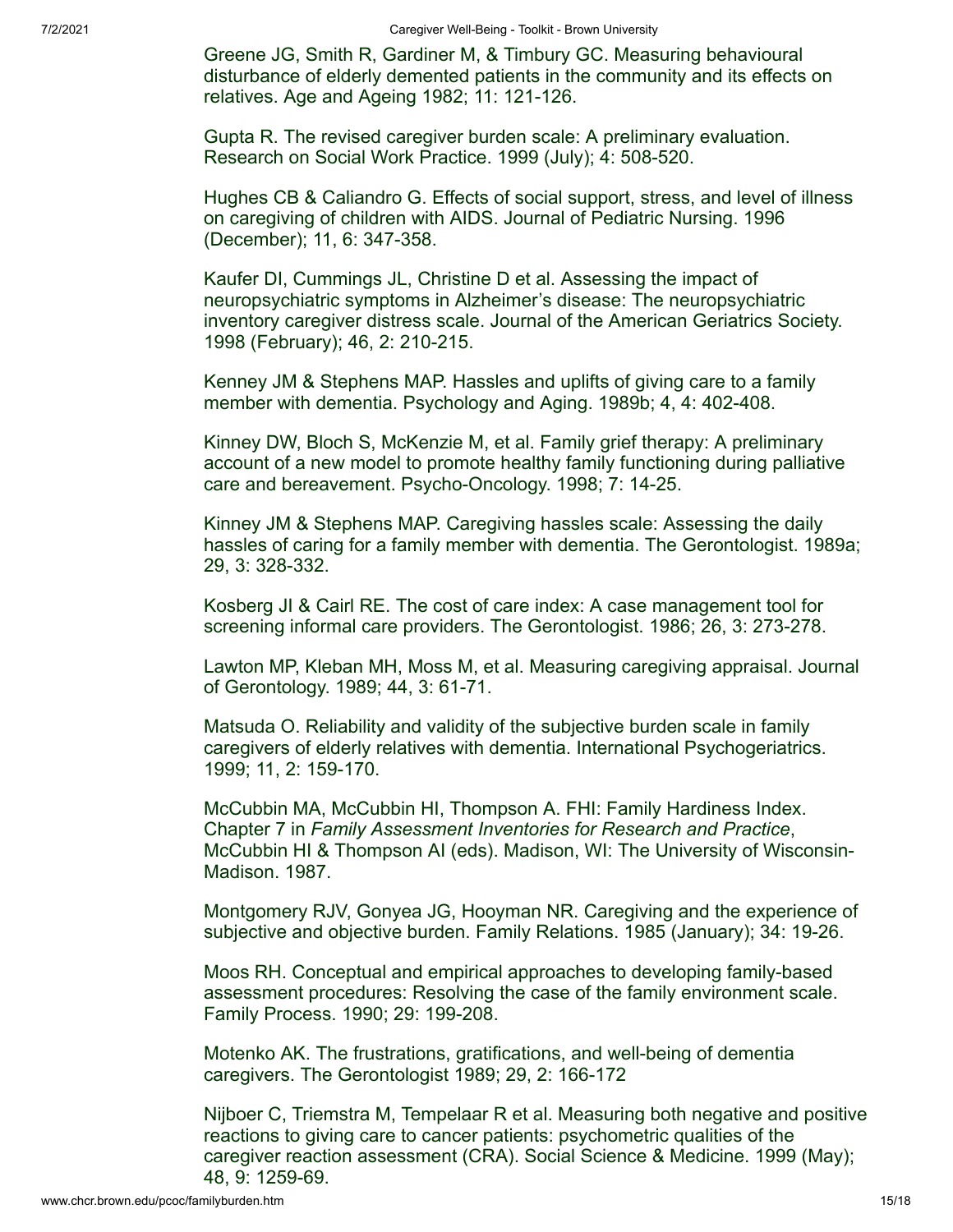Novak M & Guest C. Application of a multidimensional caregiver burden inventory. The Gerontologist. 1989; 29, 6: 798-803.

Oberst MT, Gass KA, Ward SE. Caregiving demands and appraisal of stress among family caregivers. Cancer Nursing. 1989; 12, 4: 209-215.

Orbell S, Hopkins N, & Gillies B. Measuring the Impact of Informal Caring. Journal of Community & Applied Social Psychology. 1993; 3: 149-163.

Pearlin LI, Mullan JT, Semple SJ, & Skaff MM. Caregiving and the stress process: An overview of concepts and their measures. The Gerontologist. 1990; 30, 5: 583-594.

Picot SJF, Youngblut J, & Zeller R. Development and testing of a measure of perceived caregiver rewards in adults. Journal of Nursing Measurement. 1997; 5, 1: 33-52.

Poulschock SW & Deimling GT. Families caring for elders in residence: Issues in the measurement of burden. Journal of Gerontology. 1984; 39, 2: 230-239.

Robinson BC. Validation of a caregiver strain index. Journal of Gerontology. 1983; 38, 3: 344-348.

Schofield HL, Murphy B, Herrman HE et al. Family caregiving: measurement of emotional well-being and various aspects of the caregiving role. Psychological Medicine. 1997; 27: 647-57.

Sevick MA, Sereika S, Hoffman L et al. A confirmatory factor analysis of the caregiving appraisal scale for caregivers of home-based ventilator-assisted individuals. Heart & Lung. 1997 (November/December); 26, 6: 430-438.

Shyu YIL, Lee HC, Chen ML. Development and testing of the family caregiving consequences inventory for home nursing assessment in Taiwan. Journal of Advanced Nursing. 1999; 30, 3: 646-654.

Stein RE & Riessman CK. The development of an impact-on-family scale: Preliminary findings. Medical Care. 1980 (April); 18, 4: 465-472.

Stommel M, Given CW, & Given B. Depression as an overriding variable explaining caregiver burdens. Journal of Aging and Health. 1990 (February); 2, 1: 81-102.

Strawbridge WJ & Wallhagen MI. Impact of family conflict on adult child caregivers. The Gerontologist. 1991; 31, 6: 770-777.

Stull DE. The multidimensional caregiver strain index (MCSI): Its measurement and structure. Journal of Clinical Geropsychology. 1996; 2, 3: 175-196.

Stull DE, Kosloski K, & Kercher K. Caregiver burden and generic well-being: Opposite sides of the same coin? The Gerontologist. 1994; 34, 1: 88-94.

Teri L, Truax P, Logsdon R et al. Assessment of behavioral problems in dementia: The revised memory an behavior problems checklist. Psychology and Aging. 1992; 7, 4: 622-631.